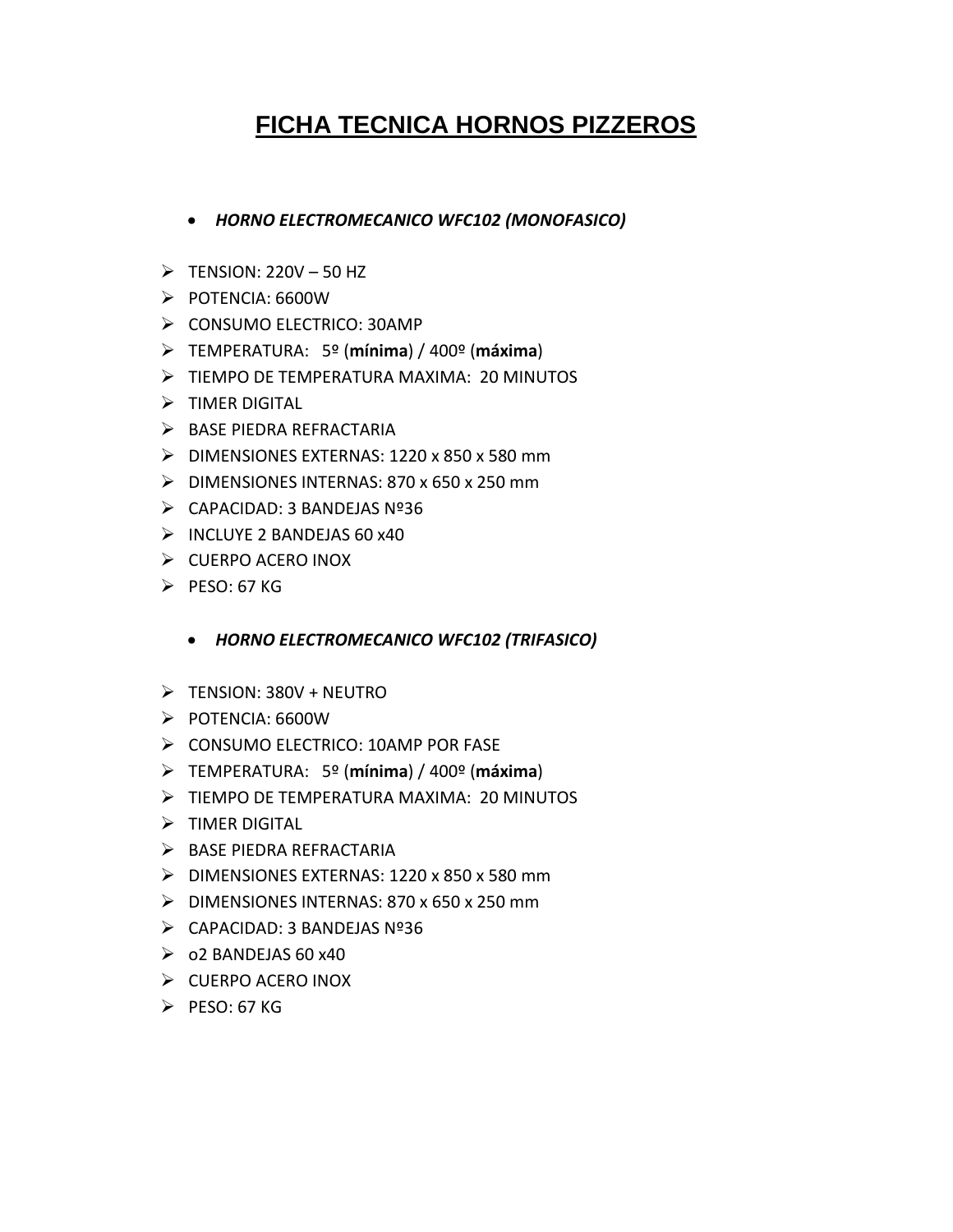- *HORNO PIZZERO PANEL DIGITAL WFC102SA (MONOFASICO)*
- $\triangleright$  VOLTAJE: 220V / 50HZ
- $\triangleright$  POTENCIA: 6,6 KW
- > BASE PIEDRA REFRACTARIA
- > HUMIDIFICADOR
- CIERRE PUERTA C/ BURLETE
- $\triangleright$  PANEL DIGITAL
- $\triangleright$  INCLUYE2 BANDEJAS 60x40
- TEMPERATURA 5º C / 400º C
- TIEMPO DE TEMPERATURA MAXIMA: 20 MINUTOS
- DIMENSIONES EXTERNAS: 1220 x 850 x 580 mm
- DIMENSIONES INTERNAS: 870 x 650 x 250 mm
- CAPACIDAD: 3 BANDEJAS Nº36
- $\geq$  02 BANDEJAS 60 x40
- $\triangleright$  CUERPO ACERO INOX
	- *HORNO PIZZERO PANEL DIGITAL WFC102SA (TRIFASICO)*
- $\triangleright$  VOLTAJE: 380V + NEUTRO
- $\triangleright$  POTENCIA: 6,6 KW
- CONSUMO ELECTRICO POR FASE: 10AMP
- > BASE PIEDRA REFRACTARIA
- > HUMIDIFICADOR
- > CIERRE PUERTA C/ BURLETE
- $\triangleright$  PANEL DIGITAL
- $\triangleright$  INCLUYE2 BANDEJAS 60x40
- TEMPERATURA 5º C / 400º C
- TIEMPO DE TEMPERATURA MAXIMA: 20 MINUTOS
- DIMENSIONES EXTERNAS: 1220 x 850 x 580 mm
- $\triangleright$  DIMENSIONES INTERNAS: 870 x 650 x 250 mm
- $\triangleright$  CAPACIDAD: 3 BANDEJAS Nº36
- $\geq$  02 BANDEJAS 60 x40
- $\triangleright$  CUERPO ACERO INOX